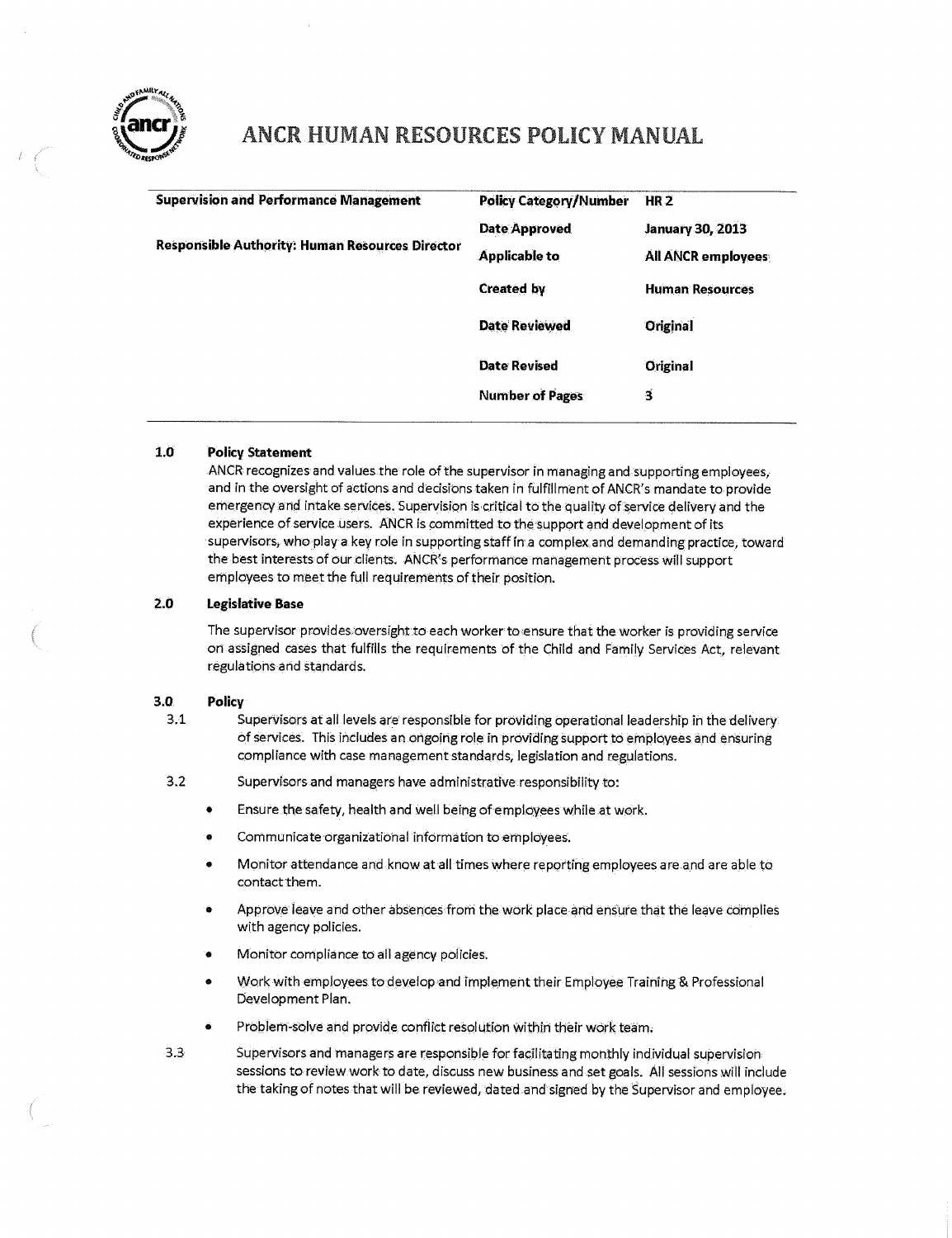

## ANCR HUMAN RESOURCES POLICY **MANUAL**

Supervision may occur more frequently in particular circumstances such as "on-boarding" for new employees.

- 3.4 These notes belong to ANCR and are available to the supervisor and the employee. Notes can be used to inform annual performance reviews and can also be accessed in the event of a grievance, discipline, inquiry or complaint. Notes cannot be destroyed and are securely stored in Human Resources when the employee leaves ANCR.
- 3.5 In general, issues discussed between the supervisor and the employee are not discussed outside of supervision. However, exceptions may be made in the event it is necessary to consult with the Program Director and/or with Human Resources.

## **4.0 Responsibilities:**

**Supervisors** at all levels are responsible for:

- managing performance of employees in their program area as outlined in the respective position description
- implementing the department's performance management system effectively
- periodic performance reviews during the probationary period, with a formal performance review on the second last month of the probationary period
- preparing and documenting annual results-oriented objectives for each employee, performance standards for each duty or expected result, an annua I performance review based on established results/objectives and performance standards and not on peer comparisons, documenting the results of the review and ensuring the document is filed in the employees personnel file
- conducting interim performance reviews as required
- guidingand coaching employees on an ongoing basis by focusing on problem solving and employee development
- involving employees in planning and assessing their performance
- using confidential performance information appropriately
- problem-solving with employees who require corrective action to achieve satisfactory performance and taking disciplinary action when corrective action does not produce wholly satisfactory performance
- removing barriers that impede employees from achieving results a nd standards and enriching the work of employees who are interested and capable of additional responsibilities.
- updating position descriptions annually

### **Employees** are responsible for:

- performing work to standard to achieve the desired results
- asking for help in solving problems when necessary and informing the manager of identified ba rriers to achieving desired results and standards
- participating in performance planning and preparing for performance discussions
- signing the annual review document and entering or attaching comments
- completing any training required and meeting the expectations outlined in the development plan

**Human Resources** is responsible for:

- assisting supervisors at all levels in implementing, monitoring, assessing and improving the agency's performance management system
- training supervisors, providing necessary forms and procedures and helping supervisors and managers to assess training needs
- ensuring performance review documentation is placed in the employee's file